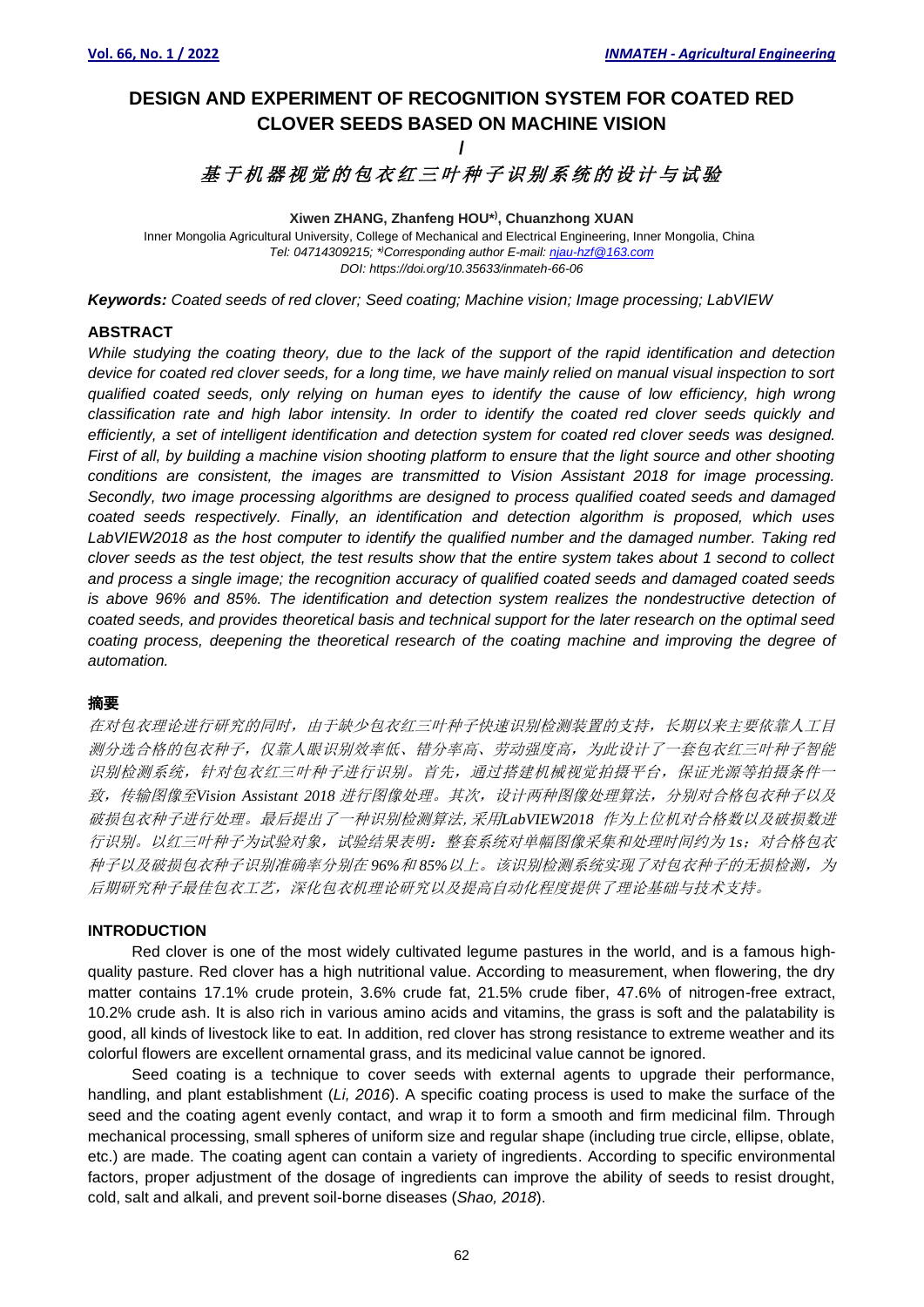Experiments have proved that the germination rate of red clover coated seeds is higher than that of ordinary red clover seeds, and the adaptability is stronger. Theoretically, the germination rate can reach more than 90. While studying the qualified rate of coating under different parameters, due to the lack of support for rapid identification and detection of coated seeds, we have mainly relied on manual visual inspection to sort qualified coated seeds and calculate the qualified rate of coating for a long time, relying only on human eyes has low recognition efficiency, high misclassification rate, and high labor intensity (*Xing, 2019*). The development and design of an intelligent identification and detection system for coated red clover seeds to improve the efficiency of coating research is a problem that needs to be solved urgently (*P.T, 2016*).

In this paper, a real-time algorithm based on LabVIEW was proposed to improve the detection speed and accuracy. A machine vision test platform to take real-time images of images is built (*Xiong, 2019*). Two image processing algorithms are designed to process qualified coated seeds and damaged coated seeds respectively. Transfer the image to system, identify the seeds, and calculate the qualified rate of coating, so as to explore the best coating process and enrich the theoretical research of the coating machine.

#### **MATERIALS AND METHODS**

#### **Structure of coating machine**

The seed coating machine is composed of a coating pot, an inclination adjusting device, a rotary motor and a vibrating table (*Sun, 2017*). The overall structure of seed coating machine is shown in Fig.1.



**Fig.1 - The overall structure of seed coating machine** *1- Coating pot; 2- Inclination adjusting device; 3- Rotary motor; 4- Vibrating table*

Before coating, the inclination angle of the coating pot is adjusted by the inclination angle adjusting device, and the seeds and powder are respectively sent into the coating pot. When coating, the rotating motor starts to rotate, thus driving the coating pot to rotate at high speed. The shaking table vibrates continuously to make the seed coated quickly under the action of vibration force field (*Zhu, 2012*). During the coating process, the liquid is continuously supplied. Finally, the whole coating process is completed.

#### **Machine vision experiment platform**

In the process of shooting coated seeds, different light conditions and shooting angles have a great impact on the recognition effect (*Deng, 2017*). In order to improve the accuracy of recognition algorithm, a machine vision experimental platform is built. The mechanical vision experiment platform consists of USB camera, chassis, light source, bracket and image processing system. The mechanical vision experiment platform is shown in Fig.2.



**Fig. 2 - The mechanical vision experiment platform** *1- USB camera; 2- Light source; 3- Bracket; 4- Image processing system; 5- Chassis*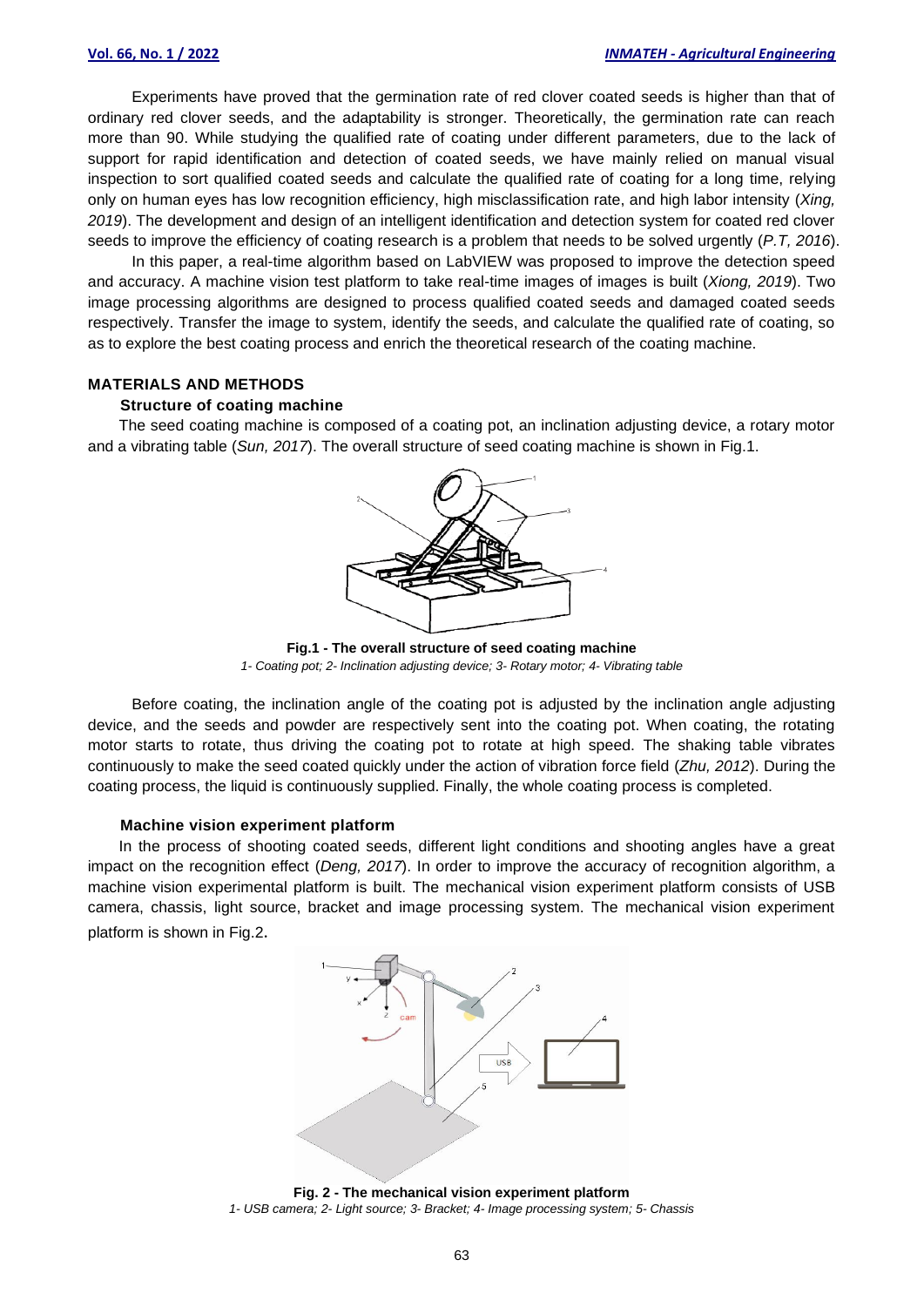#### **Red clover coated seed model template**

Taking red clover seeds of leguminous forage as the object, the coating material is phosphorus potassium compound fertilizer. During the growth of seeds, the compound fertilizer dissolves in water, which not only does not affect the growth of seeds, but also creates nutritional conditions for their growth. Through the coating machine, adding water and adhesive properly, under the joint action of vibration force and rotation force, the compound fertilizer fully contacts with the seed, and finally evenly wraps the surface of the seed, forming a small sphere with uniform size and regular shape (*Taylor A.G, 2008*). The coated seeds are divided into qualified coated seeds and damaged coated seeds. The qualified coated seeds are shown in Fig. 3a, and the damaged coated seeds are shown in Fig. 3b.



**Fig. 3 - The model of Red Clover Coated Seed** 

After coating, 100 red clover coated seeds were randomly selected as samples, and they were randomly placed on the shooting chassis, which contained three damaged coated seeds. The sample of image processing is shown in Fig. 4.



**Fig. 4 - The sample of image processing**

#### **Image processing algorithm for qualified coated seeds**

The effect of image preprocessing directly affects the recognition error of qualified coated seeds. In order to facilitate feature extraction and improve the accuracy of recognition, before extracting features, the captured images are subjected to ROI extraction, saturation adjustment, filtering, threshold segmentation, and morphological analysis. Finally, the contact area between the seeds is eliminated, so that each seed forms an independent individual for identification. In addition, based on the original image processing, advanced morphological analysis is used to retain qualified coated seeds, and broken coated seeds are eliminated to improve the accuracy of subsequent identification (*Meng, 2021*).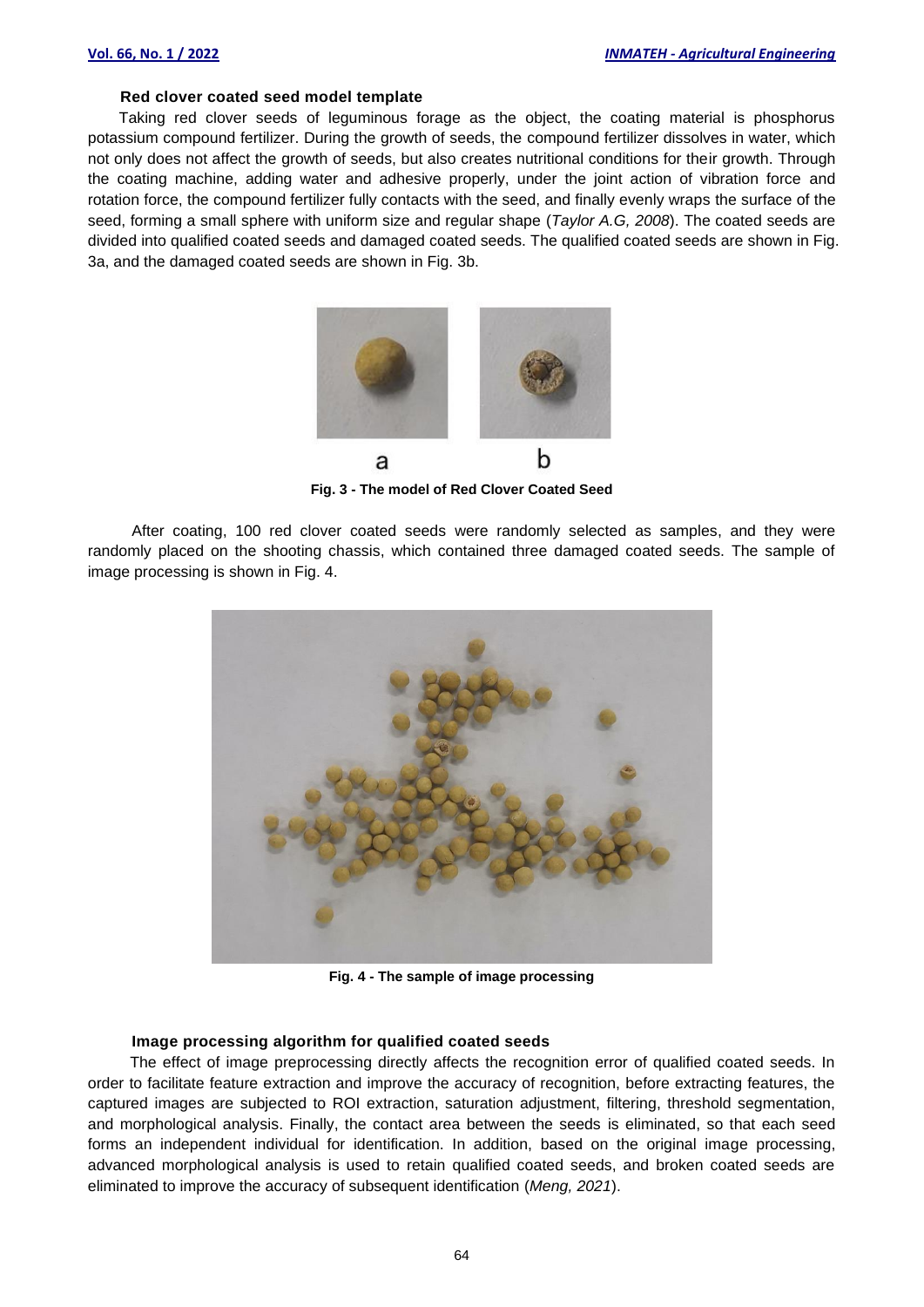The image processing flow chart of qualified coated seeds is shown in Fig. 5.



**Fig. 5 - The image processing flow chart of qualified coated seeds**

Image processing software is Vision Assistant 2018 developed by NI Company, which contains a complete set of image processing function library, which has rich and powerful functions, and can efficiently and quickly process images. Compared with other visual products, the software greatly simplifies the processing process and shortens the time of algorithm development and debugging.

The coated seeds are khaki. Considering that the background of the chassis is white, in order to better segment and highlight the contour of the seed, extract the color plane of the image, extract the saturation plane, and convert the image from color image to black and white image, which effectively removes background interference, highlight the outline of the seed, and facilitate subsequent processing. The grayscale processing effect is shown in Fig. 6a.

Image shooting and processing are often contaminated by noise, and these noises will affect the visual effect of the image in the form of isolated pixels or pixel blocks. Noise is generally expressed as a large or small extreme value, which acts on the gray value of pixels in the image through addition and subtraction operations, causing bright or dark spot interference to the image. It not only affects the quality of captured images, but also affects the accuracy of seed feature recognition. Therefore, the use of convolution-highlight filter to highlight the details of the seed, make the image sharper, to solve the problem caused by noise. In the filtering process, the 3×3 square array is selected, and the type of the convolution kernel determines how the pixels in the image are transformed. In the calculation process, the convolution kernel slides point by point from the upper left corner to the lower right corner of the image, and each time it slides to a new pixel, the new value is obtained through the convolution operation, and the original pixel value of the image is overwritten. The pixel value corresponding to the central position of the template after convolution operation is  $P'_5$ , with the following form:

$$
P_5' = \sum_{i=1}^{9} W P_i = -P_1 - P_2 - P_3 - P_4 + 10P_5 - P_6 - P_7 - P_8 - P_9 \tag{1}
$$

where:  $P_i$  -the pixel value, [-];  $W$  -convolution kernel template, [-];

The design of image processing algorithm uses two convolutions highlight filtering, and the parameter settings are the same. The filtering effect is shown in Fig. 6b.

Automatic threshold segmentation method is a widely used segmentation technology. It can determine the gray threshold according to the gray histogram of the image, which has strong applicability. The image is divided into two categories: background and target. Those whose pixel gray values meet the uniformity distribution are classified into one category. The uniformity of pixel gray values is calculated to segment the image.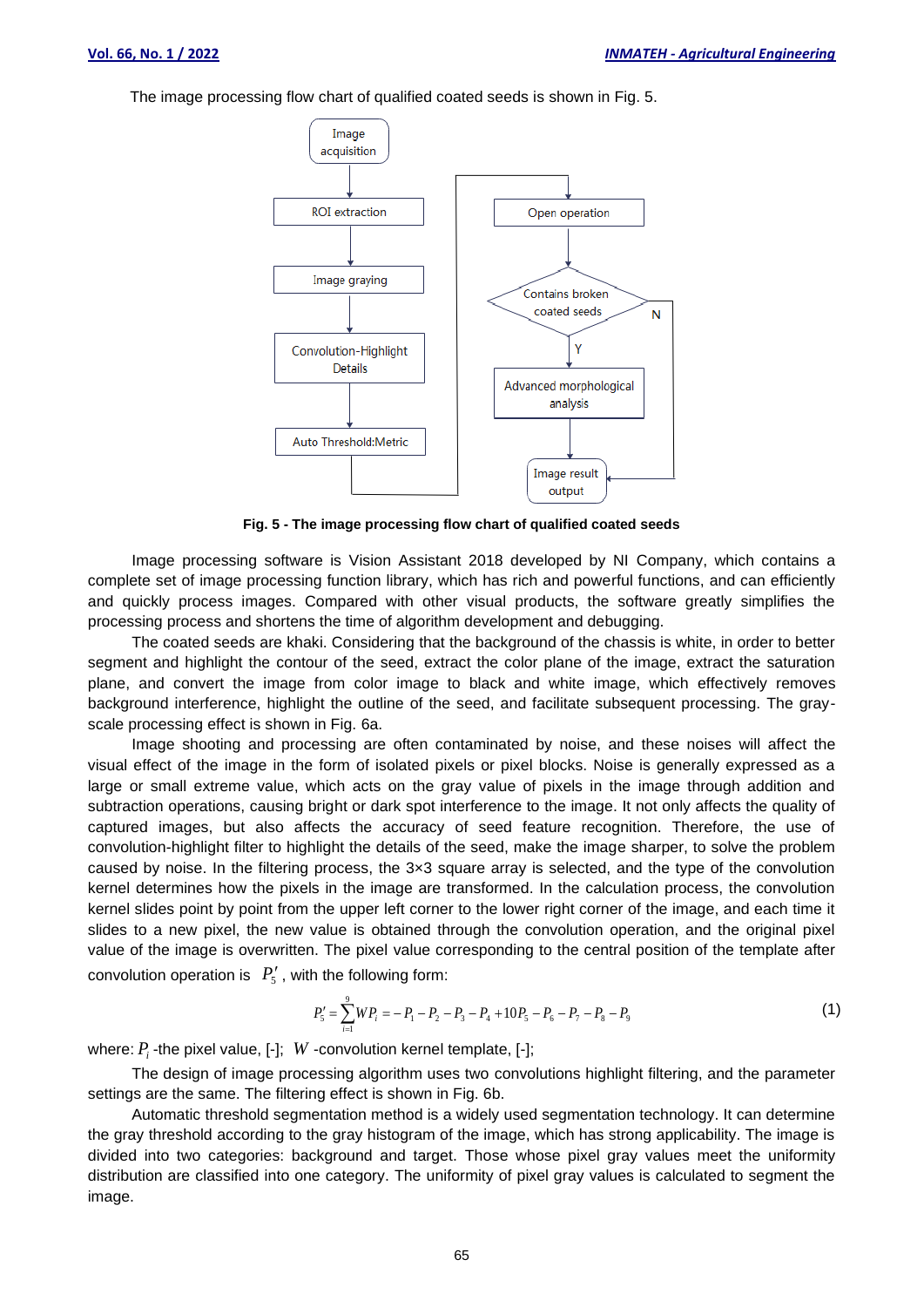The principle of uniformity measurement is that if the initial threshold can divide the image into "background" and "target", then the distribution of gray values belonging to the same category should be uniform. Variance is used to measure uniformity. Let the gray value of any point in the original image be *f* (*x*, *y*) . The image to be segmented is divided into two categories: background *C<sup>1</sup>* and target *C2*.

Given an initial threshold *Th* (in this paper, the initial threshold is set as the median), the width pixel value of the image to be segmented is represented by  $m$ , and the height pixel value is represented by  $n$ . The gray mean value  $\mu_1$  and within class variance value  $\sigma_1^2$  corresponding to  $C_I$  after segmentation are calculated respectively. The gray mean value  $\mu_2$  and within class variance value  $\sigma_2^2$  corresponding to  $C_2$ after segmentation are calculated respectively.

Both are calculated as follows:

$$
\begin{cases}\n\mu_1 = \frac{1}{N_{C_1}} \sum_{f(x,y)\in C_1} f(x,y) \\
\sigma_1^2 = \sum_{f(x,y)\in C_1} (f(x,y) - \mu_1)^2 \\
\mu_2 = \frac{1}{N_{C_2}} \sum_{f(x,y)\in C_2} f(x,y) \\
\sigma_2^2 = \sum_{f(x,y)\in C_2} (f(x,y) - \mu_2)^2\n\end{cases}
$$
\n(3)

where:  $\ N_{C_i}$  - the number of pixels in class  $\ i$  , [-];

The distribution probabilities  $p_1$  and  $p_2$  of the two types in the image are calculated respectively. The calculation formula of distribution probability is

$$
\begin{cases}\n p_1 = \frac{C_{c1}}{m \times n} \\
 p_2 = \frac{C_{c2}}{m \times n}\n\end{cases}
$$
\n(4)

Substituting the distribution probability, gray mean value and intra-class variance corresponding to the background and the target, the optimal segmentation threshold *Th\** which meet the conditions is *Th*.

The formula for calculating the optimal segmentation threshold is:

$$
\left[p_1\sigma_1^2 + p_2\sigma_2^2\right]_{Th=Th^*} = \min\left\{p_1\sigma_1^2 + p_2\sigma_2^2\right\}
$$
\n(5)

The image after thresholding has the problem of poor edge area segmentation of some seeds.

The threshold processing effect is shown in Fig. 6c.

Expansion and corrosion are not reciprocal operations, so they can be combined step by step. After thresholding, the binary image first erodes and then dilates, carries on the open operation to remove the unnecessary information in the image, such as noise, overlapping areas. After morphological processing, the coated seeds eliminate the contact between each other and become an independent particle, which improves the accuracy of the recognition algorithm. The particle refers to a group of connected non-zero or high gray pixels in the image.

The formula of erode objects operation is as follows:

$$
P_0 = and(P_i) \tag{6}
$$

where:  $P_{o}$  - center pixel, [-];

 $P_i$  - the pixels involved in the calculation in the image corresponding to the structural element, [-];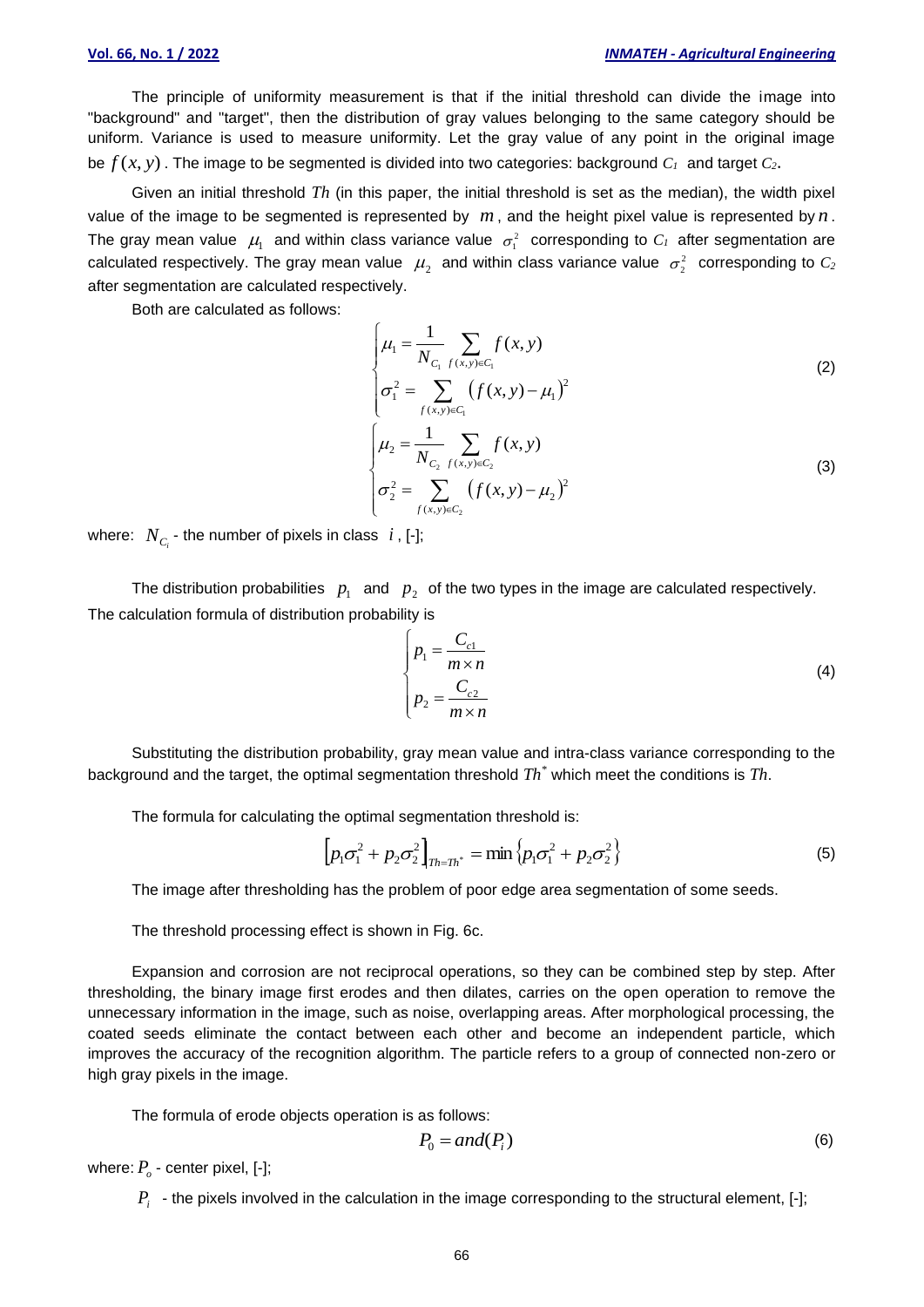The dilate objects operation is as follows:

$$
P_o = or(P_i) \tag{7}
$$

After morphological processing, the coated seeds eliminate the contact area and are divided into independent individuals. The effect of morphological processing is shown in Fig. 6d.



**Fig. 6 - Image processing of qualified coated seeds**

Advanced morphological processing algorithm is specially used for particle processing in binary image. The image processed by the algorithm is more suitable for quantitative analysis based on particle, extraction of target model and target recognition. The seed processed by the algorithm is a group of independent white pixels with high gray value. Through the pre-experiment, it is found that there is less powder on the surface of the damaged coated seeds, and the total value of white pixels after treatment is far less than the qualified coated seeds. Therefore, the operation of removing small objects in the advanced morphological algorithm can effectively remove the damaged coated seeds when the number of iterations is 3. The effect of advanced morphological processing is shown in Fig. 7.



**Fig. 7 - The effect of advanced morphological processing**

#### **Image processing algorithm for damaged coated seeds**

A set of image processing algorithm was designed to identify the number of damaged coated seeds. Firstly, ROI extraction, saturation adjustment, Convolution-highlight Details filtering and Auto threshold segmentation are performed on the captured image. The preliminary process is similar to the algorithm of qualified coated seed map, and the threshold segmentation adopts the OTSU maximum between-class variance method. Secondly, the proper open operation and erode objects operation in morphological analysis are used to perform the close operation. Remove small objects operation in advanced morphological analysis is used to remove the interference in the image, and dilate objects is used to enhance the image effect. Finally, the qualified coated seeds are eliminated and the damaged coated seeds are retained for quantity identification.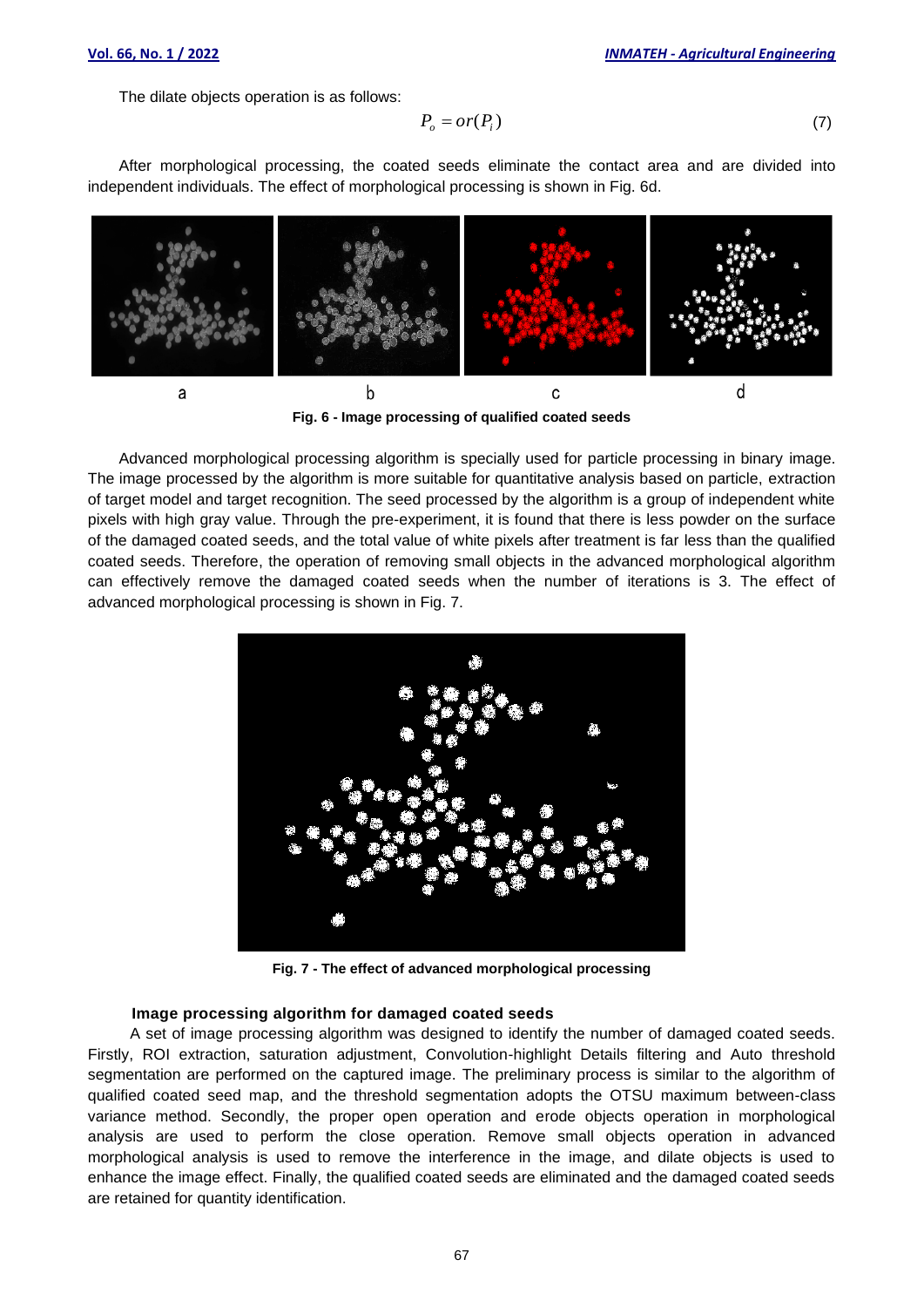The image processing flow chart of damaged coated seeds is shown in Fig. 8.



**Fig. 8 - The image processing flow chart of damaged coated seeds**

After image processing, the qualified coated seeds in the image can be effectively removed, and the damaged coated seeds can be retained. The image processing effect of damaged coated seeds is shown in Fig. 9.



**Fig. 9 - The image processing effect of damaged coated seeds**

#### **Identification control system**

Using LabVIEW2018 to design a complete set of intelligent recognition system. The processed image is loaded into the Red Clover Seed intelligent recognition system for recognition. The modular design method is adopted, and each module is designed and written independently (*Bai, 2020*). The functional modules include parameter setting, image recognition, target marking and calculation processing. Initially the image path is selected, including the processed images of qualified coated seeds and the processed images of damaged coated seeds. Secondly, the appropriate threshold of the recognition function is determined through preliminary experiments. After the system runs, the identified image is generated, and the number of qualified coated seeds and the number of damaged coated seeds are obtained. Finally, the qualified rate of coating is obtained by calculation, and the results can be saved. The processing time of a single image is less than 1s. The intelligent recognition system of red clover coated seeds is shown in Fig. 10.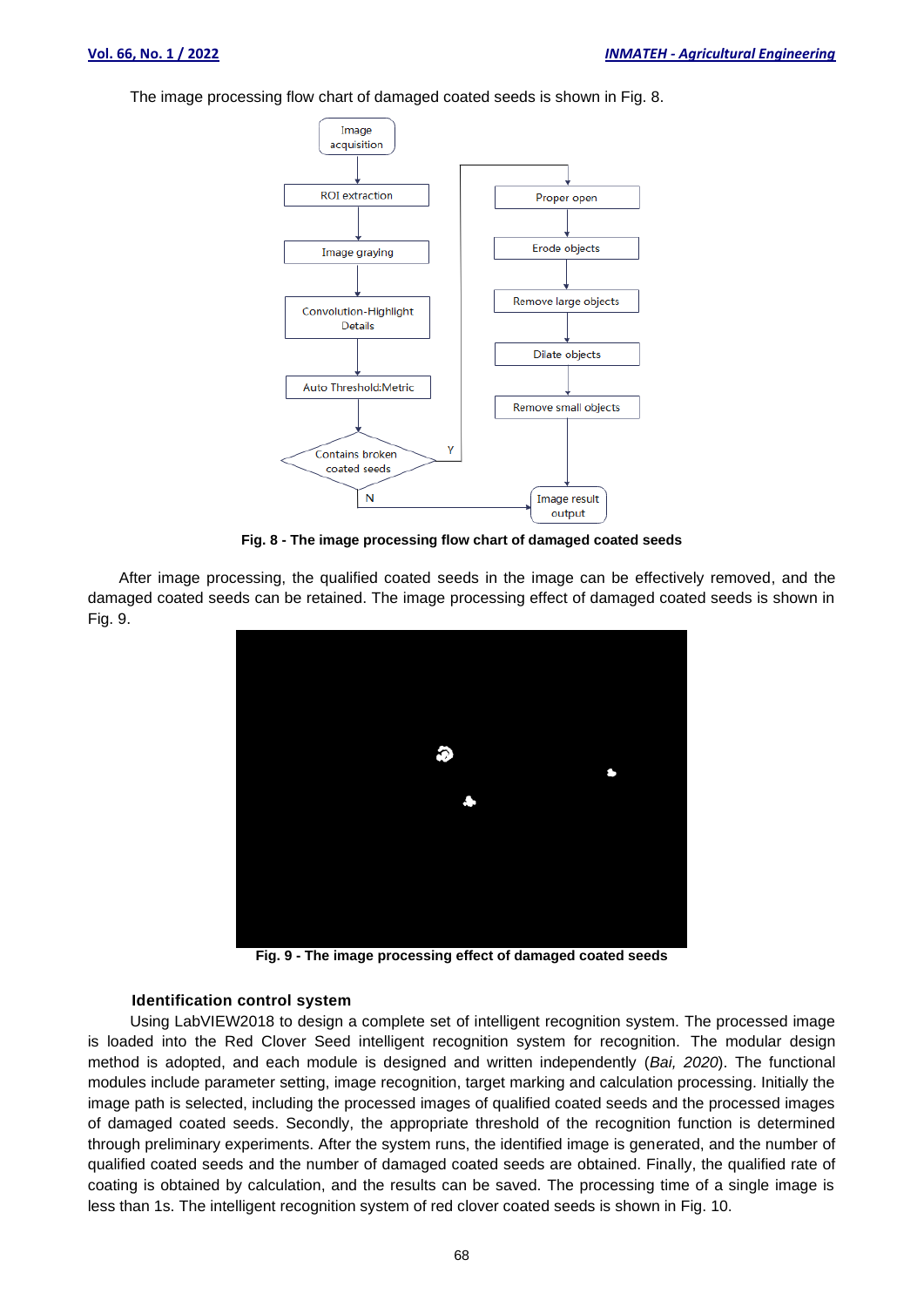

**Fig. 10 - The intelligent recognition system of red clover coated seeds**

The target seeds were identified by the identification function, and the number of two types of red clover coated seeds under a single group of coating parameters was obtained. Finally, the qualified coating rate was calculated. The system work flow chart is shown in Fig. 11.



**Fig. 11 - The system work flow chart**

According to the total value of white pixels, the qualified number recognition algorithm uses the visual recognition function to recognize the white pixel target, sets the recognition threshold of the total number of pixels, identifies the coated seeds of the target in the image, and marks the number.

After advanced morphological analysis, the interference of small pixels is eliminated. When identifying the qualified number of coated seeds, because of the small error of the image processing algorithm of qualified coated seeds, some pixels of damaged coated seeds have not been removed. Therefore, the minimum total value of recognized pixels is adjusted to 1000, and all the targets with the total value of white pixels greater than 1000 in the image are identified by frame selection. Taking the sample image as an example, the total number of qualified coated seeds is 97. The recognition process is from the top to the bottom of the image, and the box is selected and numbered. The number starts from 0 and ends at 96, and the recognition success rate reaches 100%. The effect picture of qualified quantity identification is shown in Fig. 12.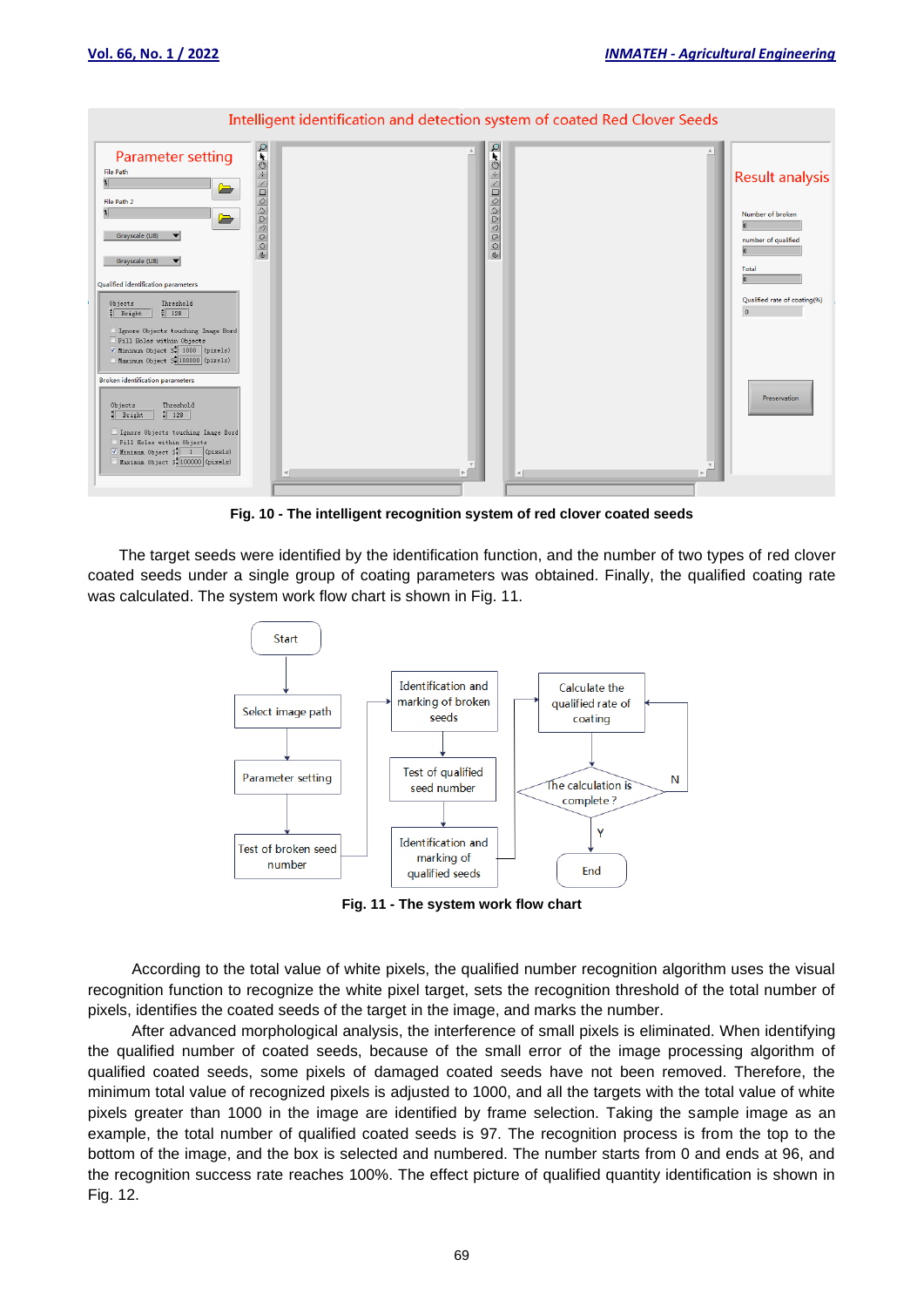

**Fig. 12 - The effect picture of qualified quantity identification**

The image processed by the image processing algorithm of damaged coated seeds is transmitted to the host computer in real time to identify the damaged coated seeds. Adjust the minimum total value of recognized pixels to 1, and recognize all the targets with white pixels in the image. Taking the sample image as an example, the number of damaged coated seeds is 3, and the recognition result is consistent with it. The effect picture of damage quantity identification is shown in Fig. 13.



**Fig. 13 - The effect picture of damage quantity identification**

Before the system runs, the path of recognition image is initially selected, the recognition process is carried out at the same time, and the recognition results are displayed in real time. The total number of identification is equal to the number of qualified seeds plus the number of damaged seeds, and the qualified rate of coating is equal to the number of qualified seeds divided by the total number of identification. The generated results can be saved in Excel in real time to facilitate the comparative analysis of coating qualification rate of different coating parameters.

## **RESULTS AND DISCUSSIONS**

## **Test and result analysis**

In order to verify the stability and reliability of the device, a vibrating rotary coating machine was selected for test coating. The prototype of the device is shown in Fig. 14. Red clover seeds were used as the test sample to be coated, and then dried after coating (*Rogovskii I.L., 2020)*. The finished coated products are randomly selected and placed on the visual experiment platform for image shooting, followed by image processing and visual recognition. The experiment tests the reliability and accuracy of the coated seed recognition algorithm (*Wang, 2021*).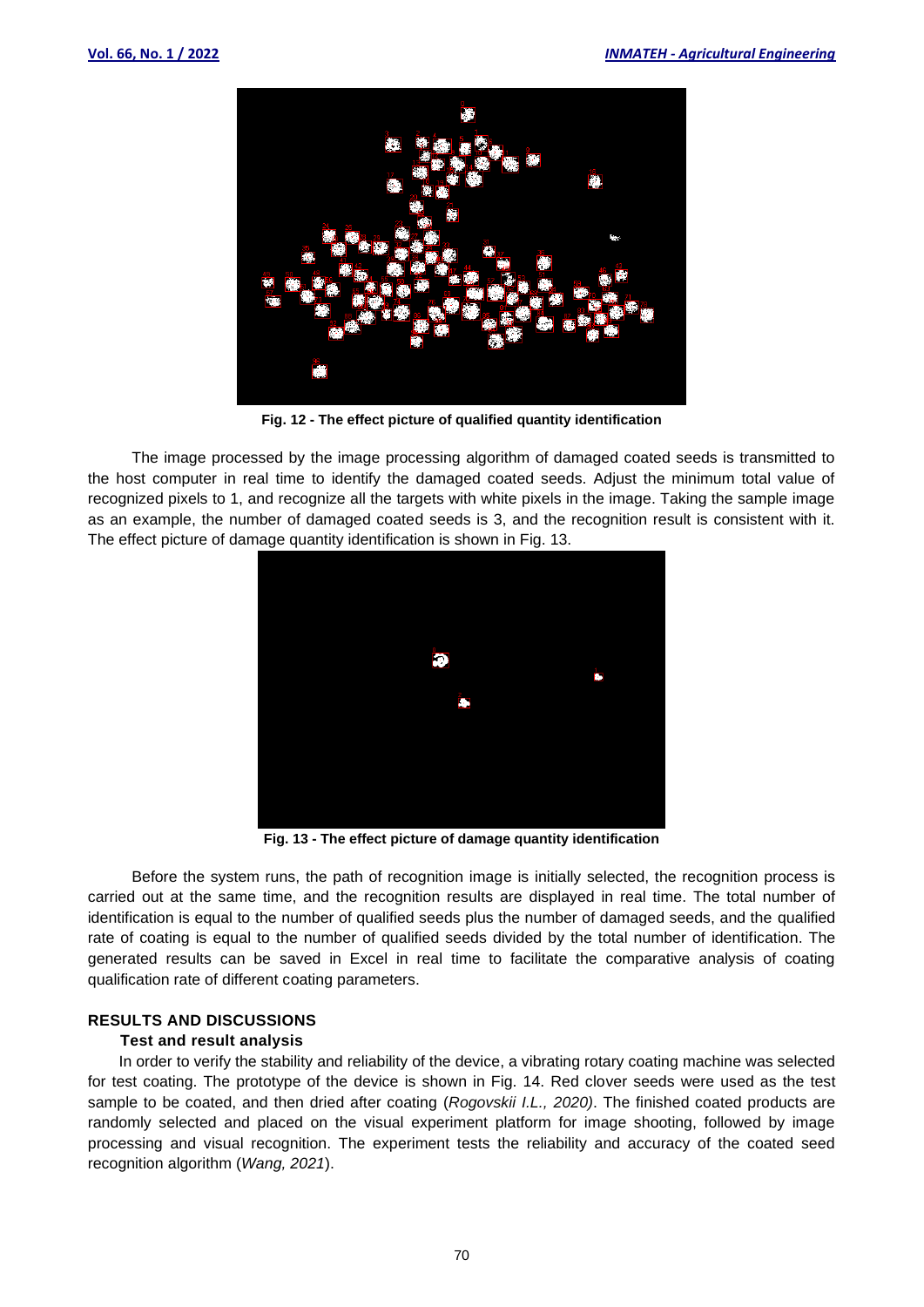

**Fig. 14 - The prototype of the device**

In order to verify the accuracy of the total number recognition algorithm and the seed recognition algorithm, a large number of coated products are randomly selected for the test. Considering that the optimal chassis capacity of the visual experiment platform is within 500, the number of test samples is 100 to 500, and the coated products are randomly selected to be placed on the chassis. The results are obtained by the traditional manual visual method and compared with the recognition results of the recognition system. Finally, the accuracy of identifying qualified coated seeds and multi-seed coated seeds was obtained. The test results are shown in Table 1.

**Table 1**

| Experimental results or recognition algoritmin |                                           |                                         |                                              |                                         |                                                                  |                                                                |
|------------------------------------------------|-------------------------------------------|-----------------------------------------|----------------------------------------------|-----------------------------------------|------------------------------------------------------------------|----------------------------------------------------------------|
| Total<br>number of<br>coated<br>seeds          | Number of<br>qualified<br>coated<br>seeds | Number of<br>damaged<br>coated<br>seeds | Detection of<br>qualified<br>coated<br>seeds | Detection of<br>damaged<br>coated seeds | <b>Detection</b><br>accuracy of<br>qualified coated<br>seeds (%) | <b>Detection</b><br>accuracy of<br>damaged coated<br>seeds (%) |
| 100                                            | 97                                        | 3                                       | 97                                           |                                         | 100.0                                                            | 100.0                                                          |
| 200                                            | 195                                       | 5                                       | 194                                          | 5                                       | 99.5                                                             | 100.0                                                          |
| 300                                            | 290                                       | 10                                      | 287                                          |                                         | 99.0                                                             | 90.0                                                           |
| 400                                            | 386                                       | 14                                      | 378                                          | 12                                      | 97.9                                                             | 85.7                                                           |
| 500                                            | 480                                       | 20                                      | 465                                          |                                         | 96.9                                                             | 85.0                                                           |

#### **Experimental results of recognition algorithm**

According to the data in Table 1, the accuracy rate of the identification system designed this time in detecting the number of qualified coated seeds reaches more than 96%. With the fewer seeds placed, the higher the accuracy. Due to the small number of damaged coated seeds, the identification error of damaged coated seeds is large. The experimental results show that the accuracy of detecting damaged coated seeds is more than 85%. As the number of identified seeds increases, the error increases relatively. Before shooting, the overlap can be reduced by gently moving to improve the recognition success rate and reduce the error. Experiments show that this method greatly improves work efficiency, reduces work intensity, and can effectively replace the traditional manual visual inspection method.

## **CONCLUSIONS**

In this paper, through machine vision and image processing technology, an intelligent recognition and detection system of coated red clover seed is designed, including the visual experiment shooting platform and the upper computer detection system. Aiming at the red clover coated seeds, two unique image processing algorithms were designed to process the qualified coated seeds and damaged coated seeds respectively. The qualified number, damaged number and coating qualified rate were calculated by the upper computer detection system. A large number of experiments were carried out on the coated red clover seeds, and the following conclusions were drawn: the recognition accuracy of qualified coated seeds and damaged coated seeds were above 96% and 85% respectively, and the single image acquisition and processing time was about 1 s, which met the design requirements.